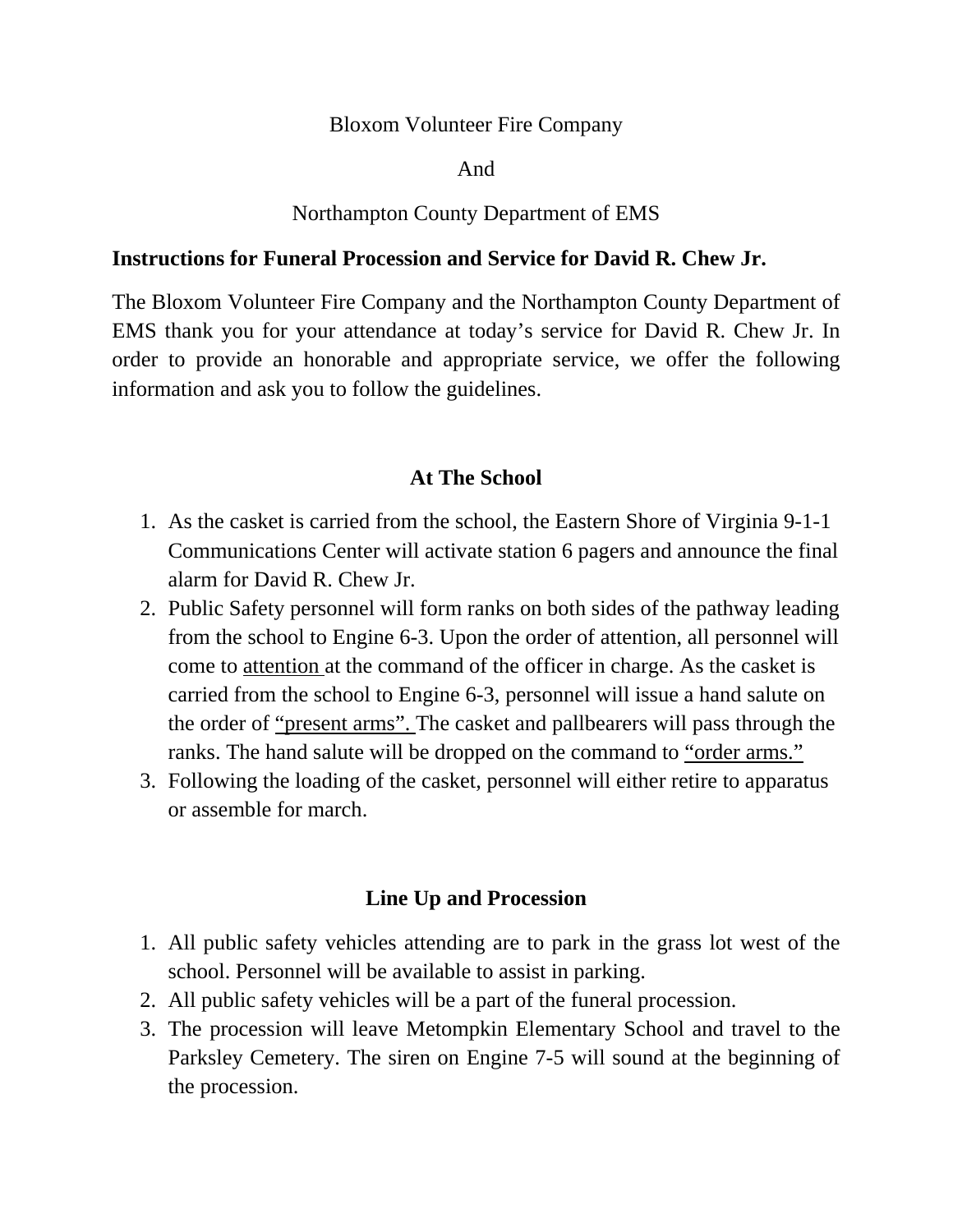- 4. The order of the procession will be as follows:
	- a. Accomack County Sheriff's Department
	- b. Virginia State Police
	- c. Officiating ministers
	- d. Engine 6-3 with the body of David R. Chew Jr. The active pallbearers will either ride on or march beside Engine 6-3.
	- e. Family vehicles
	- f. Members of the Bloxom Volunteer Fire Company and the Northampton County Department of EMS.
	- g. Vehicles of the Bloxom Volunteer Fire Company and the Northampton County Department of EMS.
	- h. Public safety personnel
	- i. Public safety vehicles
	- j. All others
- 5. The procession will travel west on Parksley Road then right on County Road to the cemetery.
- 6. All public safety vehicles will utilize warning lights during the procession but no sirens are to be sounded. All vehicles will be turned off after parking.
- 7. Upon arrival at the cemetery only Engine 6-3, Bloxom Volunteer Fire Company and Northampton County Department of EMS vehicles and public safety personnel will enter the cemetery. All other public safety vehicles will park in the designated area.
- 8. At the cemetery public safety personnel will form two lines on each side of the driveway leading from Engine 6-3 to the grave site. Upon the order of attention, all personnel will come to attention. As the casket is removed from Engine 6-3, the funeral detail will issue a hand salute on order from the officer in charge. The command will be to present arms. The casket and pallbearers will pass through the ranks. The command to drop the salute will be to order arms. On the command of detail dismissed, personnel will be released from attention and will form ranks near the grave.
- 9. After all personnel have formed ranks, the signal 5-5-5 will be sounded.
- 10.The order of the service will be as follows:
	- a. The EMT Prayer
	- b. The Volunteer
	- c. What is an EMT